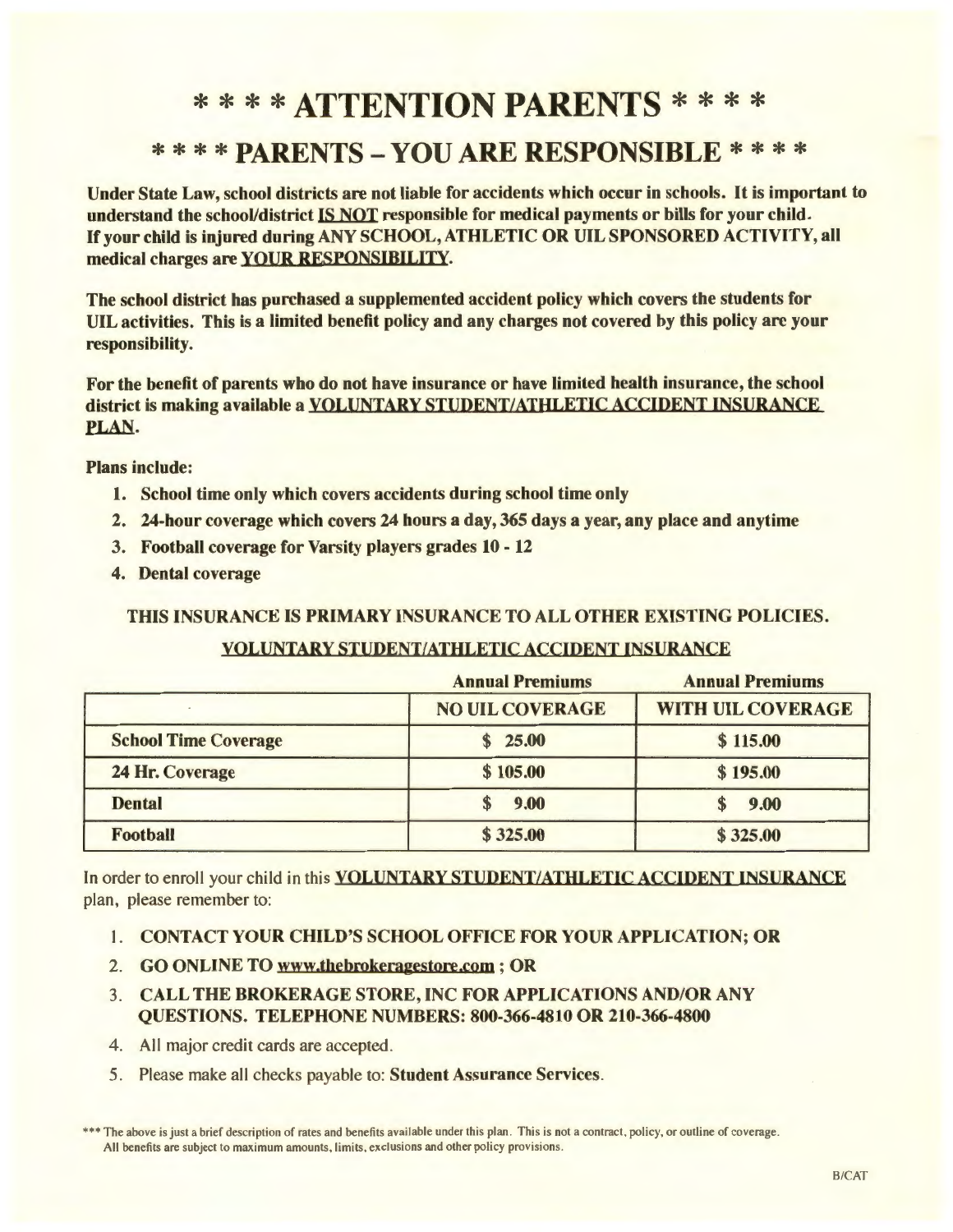# \* \* \* \* ATENCI6N **PADRES** \* \* \* \*

# \* \* \* \* PADRES - LA RESPONSABILIDAD ES DE USTEDES \* \* \* \*

De acuerdo con las leyes del Estado, distritos escolares no son responsables por accidentes que ocurren en las escuelas. La escuela "NO TIENE" la responsabilidad de pagar los gastos medicos o cuentas incurridas si su hijo hija se lastima durante cualquier evento deportivo o evento escolar patrocinado por UIL.

El distrito escolar ha comprado una politica de accidente complementada que cubre a los estudiantes para actividades UIL. Esto es una politica de ventaja limitada y cualquier gasto no cubierto por esta politica es su responsabilidad.

Favor de reconocer que esta es una póliza de beneficios limitados y BAJO NINGUNA CIRCUNSTANCIA pagara todos los gastos medicos de sus hijos. Gastos en exceso de los limites de la poliza son "SU REPONSABILIDAD".

Los proyectos incluyen:

- 1. El tiempo escolar sólo que cubre accidentes durante el tiempo escolar sólo
- 2. La 24 hora que cubre 24 horas por día, 365 días por año, en cualquier sitio y en cualquier momento
- 3. Cobertura de futbol 10 12 solo
- 4. Cobertura dental

ESTA ASEGURANZA SERIA PRIMARIA A CUAL QUIR OTRA POLIZA EXISTENTE. SEGURO VOLUNTARIO SOBRE ACCIDENTES DE ESTUDIANTES EN EVENTOS ESCOLARES

|                           | <b>Costo Anual</b>          | <b>Costo Anual</b>          |
|---------------------------|-----------------------------|-----------------------------|
|                           | <b>SIN Cobertura de UIL</b> | <b>CON Cobertura de UIL</b> |
| Seguro de horas escolares | \$25.00                     | \$115.00                    |
| Seguro de 24 horas        | \$105.00                    | \$195.00                    |
| <b>Seguro Dental</b>      | 9.00<br>S                   | 9.00                        |
| <b>Seguro Football</b>    | \$325.00                    | \$325.00                    |

A fin de matricular a su niño en este **ESTUDIANTE VOLUNTARIO** / plan de SEGURO DE ACCIDENTES AILETICO, por favor recuerde:

- I. COMUNIQUESE CON LA OFICINA DE SU HIJO LA ESCUELA PARA SU APLICACION, 0
- 2. TIENE QUE IR A www.thebrokeragestore.com; 0
- 3. CONTACTO CON LA TIENDA DE CORRETAJE, INC PARA APLICACIONES Y/O CUALQUIER PREGUNTAS. TELEFONOS: 800-366-4810 0 210-366-4800
- 4. Todas las tarjetas de crédito son aceptadas.
- 5. Por favor haga todos los cheques pagaderos a: Servicios Estudiantiles Assurance .

\*\*\* Esto es únicamente una breva descripción de costos y beneficios disponibles en este plan de seguro. Todos los beneficios son sujetos a montos máximos, límites, exclusiones y otras provisiones de la póliza.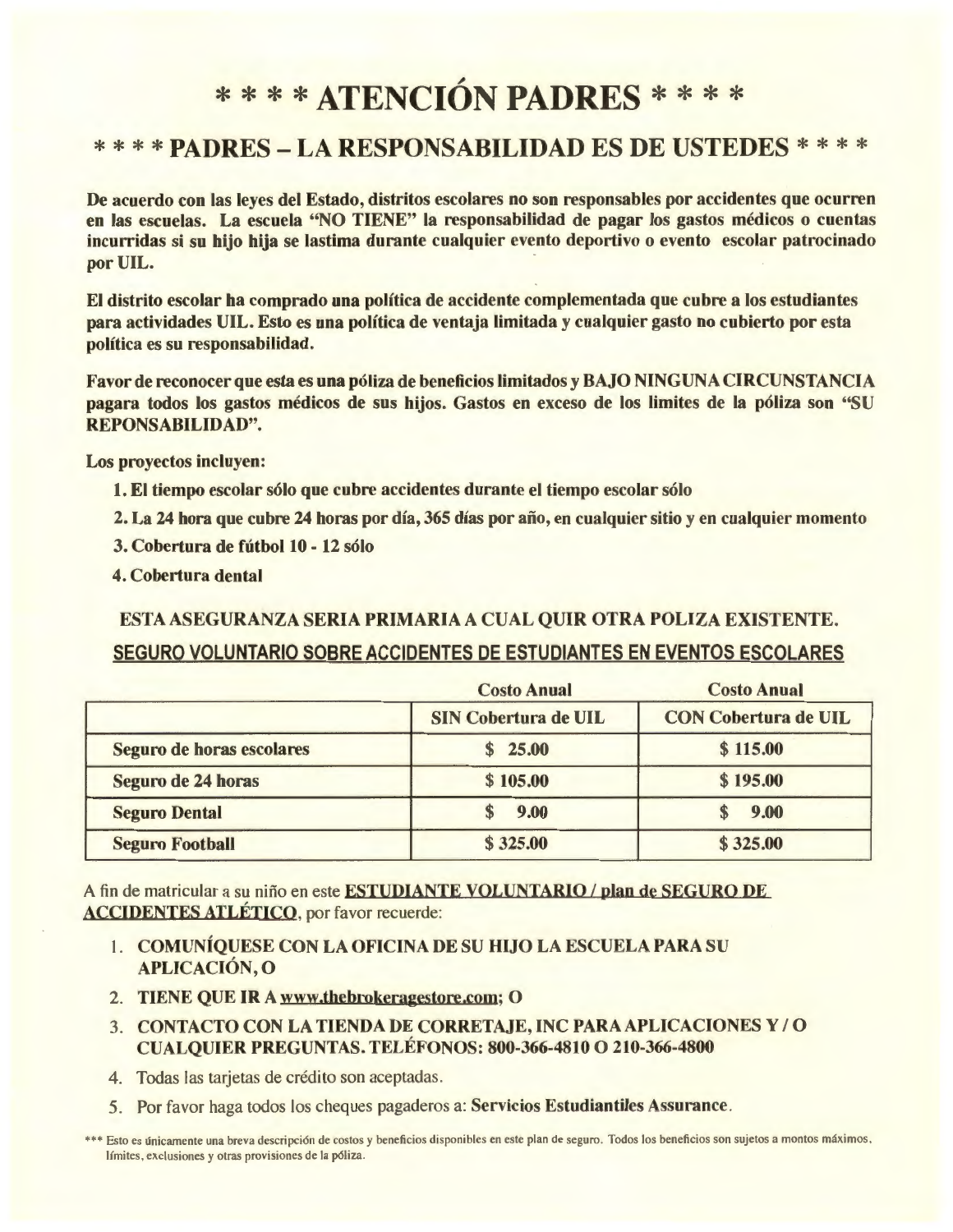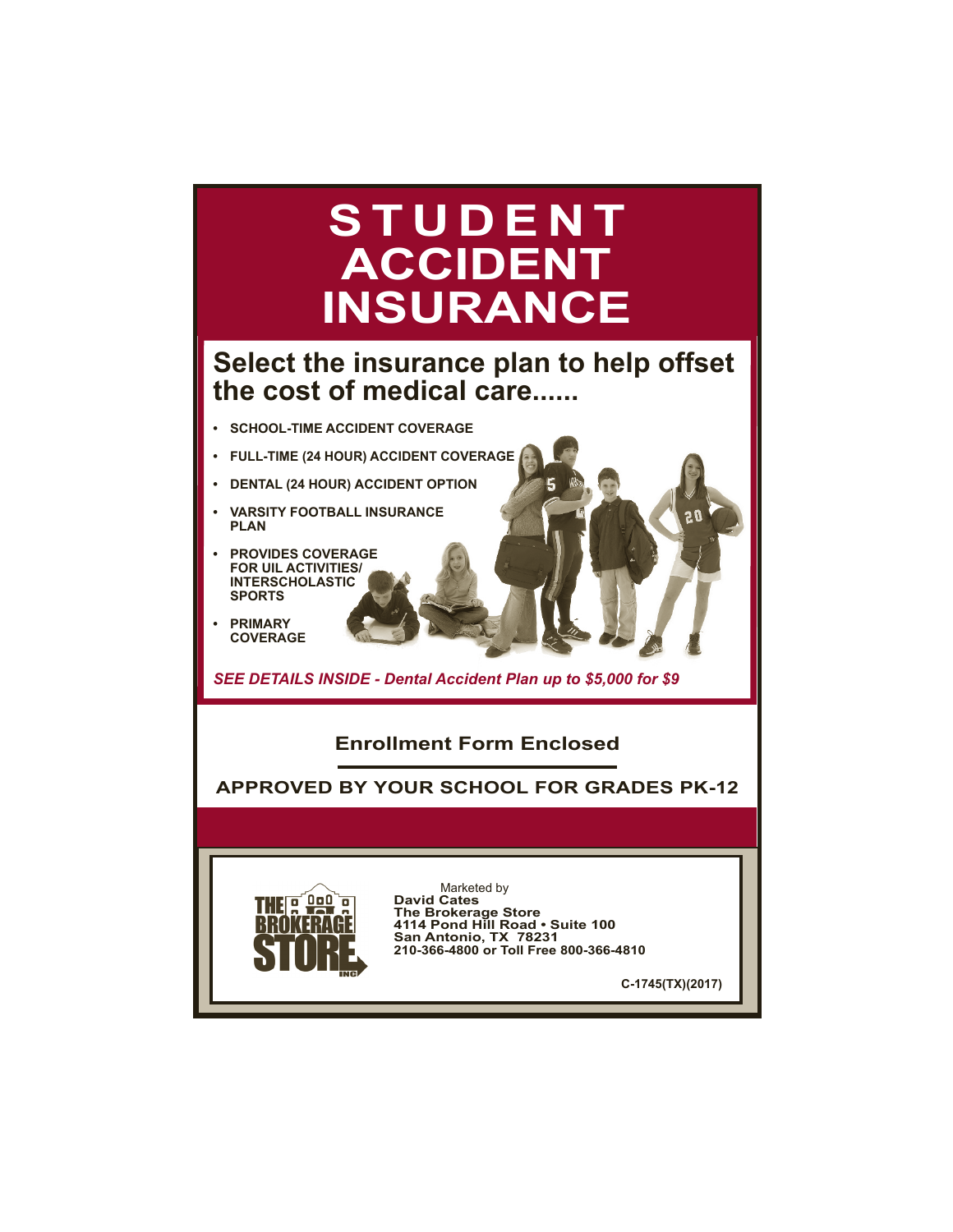# Premiums & Coverage Options

# **POLICY GA-2200Ed.11-16 (TX)**



#### **One Time Policy Year Premiums**

**School Time Coverage PK-12 (does not include UIL Activities/ Interscholastic Sports Coverage) \$25**

Protects the student while: a) attending regular school sessions, b) participating in or attending school-sponsored and school-supervised<br>extra-curricular activities, c) traveling directly to and from school for regular sc grade or above.



Covers the student 24 hours a day until the policy year ends. Includes coverage while at home, at school, on weekends and on summer vacation. DOES NOT cover participation in UIL Activities for Students in the 7th grade or



**School Time Coverage PK-12 (includes UIL Activities/ Interscholastic Sports Coverage** SCHOOL TIME COVETAGE FR-12 (Includes UIL Activities/ Interscholastic Sports Coverage<br>except Varsity Football Grades 10 - 12 and Grades 7-9 if they practice or play with Grades 10-12)

In addition to the School-Time Coverage shown above, the UIL Activities Coverage protects the student while practicing for or participating in school-<br>sponsored and school-supervised UIL Activites including travel in schoo



**Full Time Coverage PK-12 (includes UIL Activities/ Interscholastic Sports Coverage except Varsity Football Grades 10 - 12 and Grades 7-9 if they practice or play with Grades 10-12)**

In addition to the Full-Time Coverage shown above, the UIL Activities Coverage protects the student while practicing for or participating<br>in school-sponsored and school-supervised UIL Activities including travel in schoolexclusively sponsored and supervised by the Policyholder, if football coverage was not purchased during the regular football season.



**\$325 Varsity Football Coverage (Grades <sup>10</sup> - <sup>12</sup> and Grades 7-9 if they practice or play with Grades 10-12)**

Protects the student while practicing for or participating in school-sponsored and school-supervised interscholastic football including<br>travel in school-provided transportation. Includes Spring and Summer football exclusiv



**\$195**

Provides benefits up to a maximum of \$5,000 for any dental Injury. Covers the student 24 hours a day until school starts next year. Treat-<br>ment must begin within 180 days from the date of the Injury and must be performed w within the one year period following the date of Injury the student's attending dentist certifies that dental treatment and/or replacement<br>must be deferred beyond one year, the policy pays the estimated cost of such deferr

### **The Medical Benefits and Exclusions apply to the Coverage Options listed above.**

#### **HOW TO ENROLL**

- 1. Select the coverage you want from the options listed above. Complete the Enrollment envelope and enclose<br>your premium (check made payable to: STUDENT ASSURANCE SERVICES, INC. or credit card information).<br>Premium cannot
- 2. You can also enroll online at the Student Assurance Services, Inc. website www.sas-mn.com. The online form is available under the K-12 School Look-up.

3. Be sure to retain this brochure and a copy of the premium payment as proof of insurance. You will not receive a policy or ID card. The master policy is issued to your school.

Return your premium (check or credit card information) with the requested enrollment information in the attached envelope.

### **EFFECTIVE AND EXPIRATION DATES**

Coverage becomes effective the later of: the Master Policy Effective Date; or 12:01A.M. following the date the envelope containing the enrollment form and premium payment is postmarked by the U.S. Postal Service, or for online enrollment<br>12:01AM following the date the proper premium is received by the Plan Administrator, but not prior to Au Coverages expire on the Master Policy Expiration Date, which is midnight 12:00am July 31 of the current school year.

**The policy contains a provision limiting coverage to the usual and customary charges. This limitation may result in additional out-of-pocket expenses for the insured.**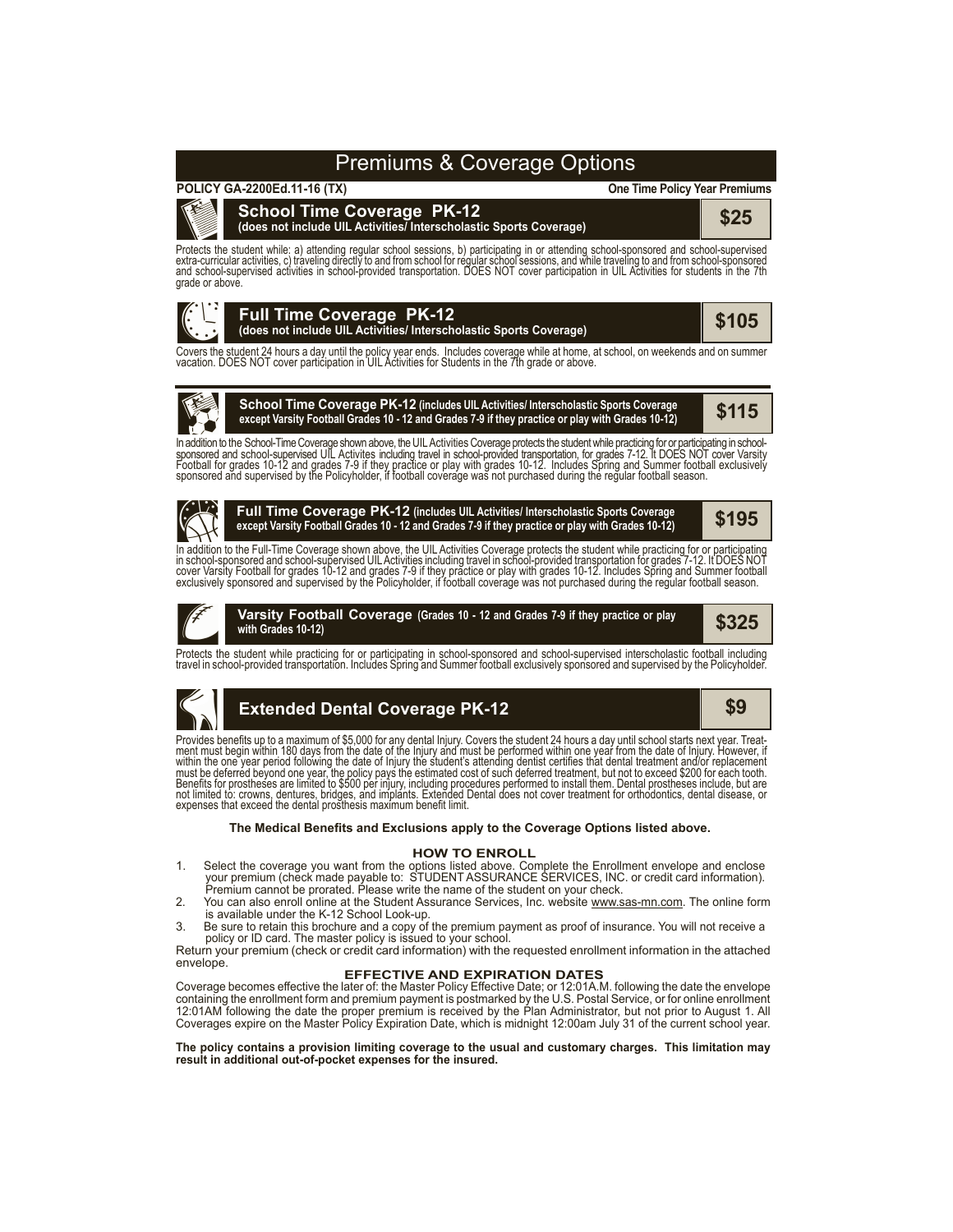MEDICAL BENEFITS (What the Insurance Plan Pays) - When injury covered by this policy results in treat-<br>ment by a licensed physician within 180 days from the date of injury, the Company will pay the usual and<br>customary (U&C

|    |                                                                                                                                                                                                                                                                                                                                                                                                                                                                           | All Amounts Listed Below are Per Injury                                                   |
|----|---------------------------------------------------------------------------------------------------------------------------------------------------------------------------------------------------------------------------------------------------------------------------------------------------------------------------------------------------------------------------------------------------------------------------------------------------------------------------|-------------------------------------------------------------------------------------------|
|    | A. INPATIENT BENEFITS<br>2. Intensive Care (in lieu of Hospital Room and Board)  1.5 X Semi-private Room Charges<br>3. Hospital Miscellaneous Services (all charges                                                                                                                                                                                                                                                                                                       |                                                                                           |
|    | 4. Physician's Non-Surgical Visits (does not include physiotherapy;  U&C, first day of treatment up to \$50,<br>not paid day of surgery)                                                                                                                                                                                                                                                                                                                                  | \$500 per day; maximum \$5,000<br>then subsequent visits up to \$40;<br>maximum 10 visits |
|    |                                                                                                                                                                                                                                                                                                                                                                                                                                                                           |                                                                                           |
|    | <b>B. OUTPATIENT SURGERY BENEFITS</b><br>1. Day Surgery (facility charge; includes room supplies<br>and all other expenses for outpatient surgery  U&C, up to \$2,000                                                                                                                                                                                                                                                                                                     |                                                                                           |
|    | <b>C. OTHER OUTPATIENT BENEFITS</b><br>6. Physician's Non-Surgical Visits (treatment for concussion) U&C, up to \$80, first 2 visits; then paid<br>7. Emergency Room Physician's Non-Surgical Care<br>8. Orthopedic Appliances (when prescribed by a physician<br>9. Shots and Injections (within 24 hours of an injury) U&C, up to \$50<br>13. Eyeglass Replacement (if medical treatment is also<br>14. Durable Medical Equipment (post-surgical only) U&C, up to \$100 | \$50 per visit, up to 10 addititional visits<br>U&C, up to \$150                          |
|    | <b>D. OTHER PHYSICIAN SERVICES</b><br>1. Dental Treatment (in lieu of all other medical benefits,<br>including x-rays of sound and natural teeth)  U&C, up to \$1,000<br>2. Physician's Surgical Care (inpatient or outpatient) U&C, up to \$3,000<br>3. Assistant Surgeon Charges (inpatient or outpatient)  25% of Surgery Allowance                                                                                                                                    |                                                                                           |
|    |                                                                                                                                                                                                                                                                                                                                                                                                                                                                           |                                                                                           |
| Е. | <b>OTHER BENEFITS</b> - Heat Stroke and Heat Exhaustion will be covered as any other accident.                                                                                                                                                                                                                                                                                                                                                                            |                                                                                           |
|    | <b>G. ACCIDENTAL DEATH AND DISMEMBERMENT</b><br>When injury covered by this policy results in Accidental Death or Dismemberment within 180 days from the date<br>of accident, the following benefits will be payable.                                                                                                                                                                                                                                                     | Double Dismemberment\$10,000<br>Single Dismemberment\$ 2,000                              |

#### **EXCLUSIONS (What the Plan DOES NOT Pay)**

1. Any sickness, disease, infection (unless caused by an open cut or wound), including but not limited cal infirmity, Osgood-Schlatter disease, osteochondritis, osteochondritis dissecans, osteomyelitis, spondylolysis, slipped femoral capital epiphysis, orthodontics. 2. Injuries for which benefits are payable under Workers' Compensation or Employer's Liability Laws.

2. Injuries for which benefits are payable under Workers' Compensation or Employer's Liability Laws.<br>3. Any Injury involving a two or three-wheeled motor vehicle or snowmobile or any motorized or engine driven vehicle not designed primarily for use on public streets and highways, unless the insured is participating in an activity sponsored by the Policyholder.

4. Replacement of contact lenses, hearing aids or prescriptions or examinations thereof.<br>5. The participation, practice or play of UIL activities including travel to or from such activity, practice,<br>6.

IT IS NOT THE INTENT OF THE POLICY TO PROVIDE BENEFITS FOR AN EXISTING MEDICAL PROBLEM. A re-injury will not be covered if the insured has received treatment within a period of 180 days prior to the effective date of the policy.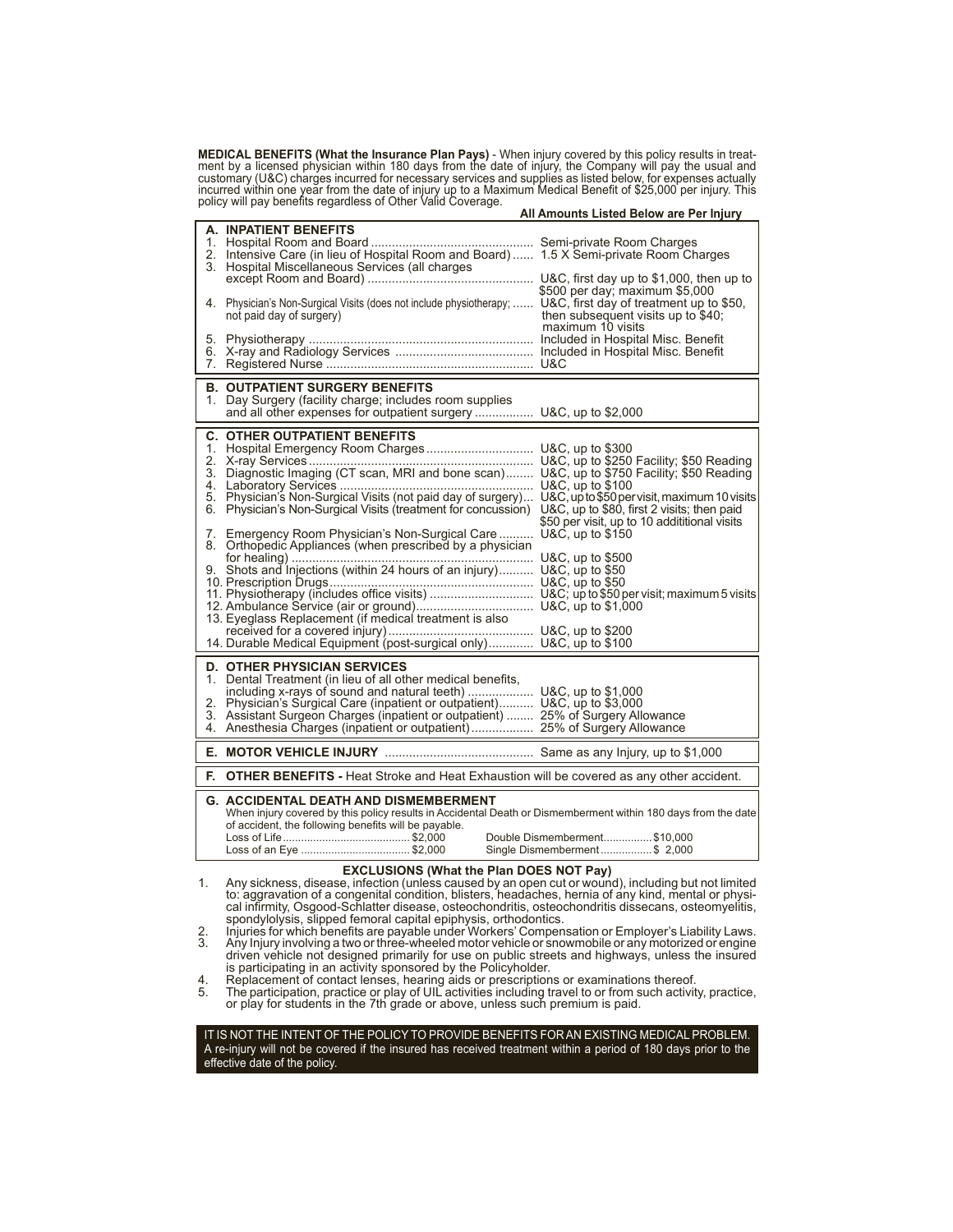#### **WHY SHOULD MY STUDENT BE COVERED BY THIS INSURANCE?**

As a service to its students, your school is offering an opportunity to enroll in a student accident insurance plan administered by Student Assurance Services, Inc. Participation in this plan is voluntary. This brochure describes several coverage and premium options. Please review the entire brochure before making a decision to purchase this insurance or contact us directly with your questions.

#### **WHY IS THE SCHOOL PARTICIPATING IN THIS OFFERING?**

Students are particularly susceptible to accidental injury. This plan will help provide coverage for expenses that are not covered by your family medical or dental coverage.

#### **WHAT KIND OF INSURANCE IS THIS?**

This is accidental bodily injury insurance; it covers accidental bodily injury occurring while the coverage is in force. Medical illnesses such as ear infections or sore throats are not covered.

## **WHO SHOULD CONSIDER BUYING THIS INSURANCE?**

- 1. All families with no other health coverage.<br>2. Families with other medical or dental cove
- Families with other medical or dental coverage having deductibles or copays. You can benefit because there are no deductibles or copays in our policy.

#### **HOW TO FILE A CLAIM**

- 1. Report school related injuries immediately to the school office;<br>2. Obtain a claim form from the school:
- 2. Obtain a claim form from the school;<br>3. Follow ALL claim form instructions at
- 3. Follow ALL claim form instructions, attach the student's itemized bills and send to: **STUDENT ASSURANCE SERVICES, INC.**

### **P.O. BOX 196 • STILLWATER, MN 55082-0196**

4. Questions about claims will be answered immediately by calling (800) 328-2739 or (651) 439-7098. The claims staff is available 8:00 a.m. to 4:30 p.m. Central Time, Monday through Friday.

NOTE: Student must be treated by a licensed physician within 180 days of the date of the injury. Proof of claim should be submitted within 90 days from the date of accident, or a reasonable time thereafter not to exceed one year. Itemized bills should be submitted within 90 days from the date of treatment or a reasonable time thereafter not to exceed one year. We are responsible only for expenses incurred within one year.

This provides a very brief description of some of the important features of the insurance policy. It is not the insurance policy and does not represent it. A full explanation of benefits, exceptions and limitations is contained in the Group Accident Insurance Policy Form GA-2200 Ed.11-16 (and any state specific), and any applicable endorsement(s). This policy is considered term accident insurance and is non-renewable. This product may not be available in all states and is subject to individual state regulations. The Master Policy is issued to the School District/School. A copy of the Privacy Notice may be obtained on the website **www.sas-mn.com**.

# **HAVE QUESTIONS? CALL US TOLL FREE AT (800) 366-4810 OR (210) 366-4800**

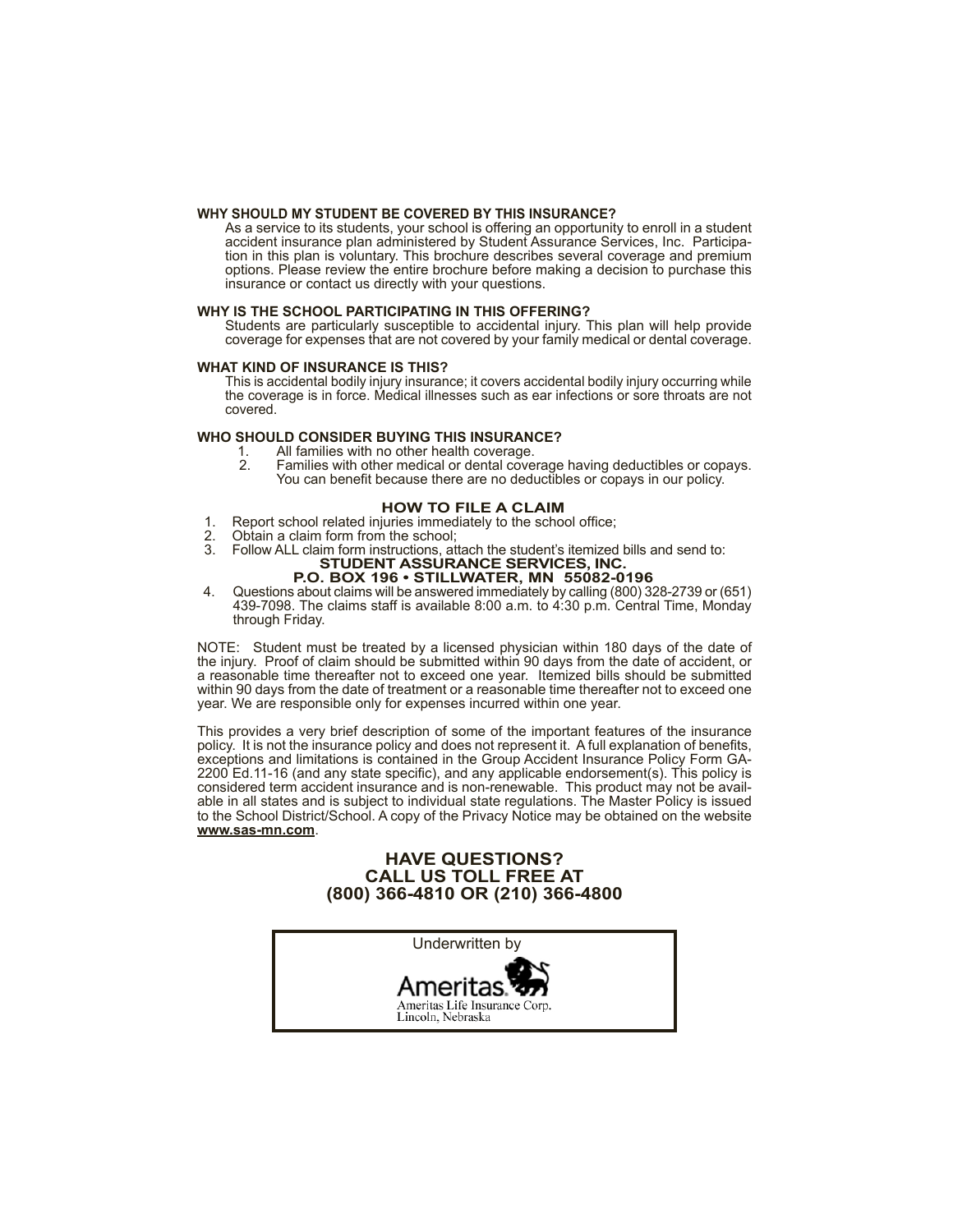# ENROLLMENT ENVELOPE FOR STUDENT ACCIDENT INSURANCE

Please fill out the information on the enrollment tear-off, select the desired coverage, and return with the correct premium (check or credit card information) as soon as possible.

NOTE - You can purchase this insurance anytime between the Master Policy effective and expiration dates for authorized UIL Activities that begin and end during the current school year.

REMEMBER TO FILL-OUT ALL REQUESTED INFORMATION, AND RETURN ALONG WITH YOUR PREMIUM (CHECK OR CREDIT CARD INFORMATION) TO: Student Assurance Services, Inc. Student Assurance Services, Inc. P.O. Box 196 Stillwater, MN 55082-0196

# *In order to make coverage effective, please return this completed enrollment form as soon as possible.*

DATE RECEIVED

|                                                                                                       | <b>ENROLLMENT ENVELOPE FOR STUDENT ACCIDENT INSURANCE</b>                                                                                          |                    |
|-------------------------------------------------------------------------------------------------------|----------------------------------------------------------------------------------------------------------------------------------------------------|--------------------|
| Ameritas.                                                                                             | <b>One Time Policy Year Premiums</b><br><b>COVERAGE PLANS</b>                                                                                      |                    |
| Ameritas Life Insurance Corp.<br>Lincoln, Nebraska<br><b>THE REPORT FOR THE REPORT FOR THE REPORT</b> | School Time Coverage<br>(does not include UIL Activities / Interscholastic Sports Coverage)                                                        | $\Box$ \$25        |
| ↑ STUDENT'S LAST NAME ↑ (one letter in each box)                                                      | Full Time Coverage<br>  (does not include UIL Activities / Interscholastic Sports Coverage)                                                        | $\square$ \$105    |
| ****************<br>M.I.<br><b>STUDENT'S FIRST NAME</b>                                               | School Time Coverage (includes UIL Activities/Interscholastic<br>Si Sports Coverage, does not include Varsity Football )                           | $\square$ \$ 115   |
| <b>Please Print</b><br>Address<br>(Street)                                                            | Full Time Coverage (includes UIL Activities/Interscholastic Sports<br>Coverage; does not include Varsity Football)                                 | $\Box$ \$195       |
| (City)<br>(State)<br>(Zip)                                                                            | Varsity Football Coverage (grades 10-12 and grades 7-9 if they<br>practice or play with grades 10-12)                                              | $\Box$ \$325       |
| Email Address                                                                                         | <b>Extended Dental Coverage (PK-12)</b>                                                                                                            | 5                  |
| Name of School<br>Name of District                                                                    | <b>DO NOT SEND CASH</b><br><b>TOTAL PREMIUM</b>                                                                                                    |                    |
| Student's Age Grade Phone                                                                             | Make Checks payable to: STUDENT ASSURANCE SERVICES, INC.<br>*Please write student's name on the front of check. NO REFUNDS                         |                    |
|                                                                                                       | NOTE: To enroll for Student Accident Insurance, either complete this enrollment form or enroll online under K-12 School Look-up at: www.sas-mn.com | $C-1745(TX)(2017)$ |
| GAA-2203Ed.11-16<br>(Signature of Parent or Guardian)<br>(Date)                                       |                                                                                                                                                    |                    |

| STUDENT ACCIDENT INSURANCE CREDIT CARD PAYMENT                                                                                                                                                                                 |                                                                       |  |  |
|--------------------------------------------------------------------------------------------------------------------------------------------------------------------------------------------------------------------------------|-----------------------------------------------------------------------|--|--|
| INDICATE PREMIUM SELECTED AND COMPLETE THE REQUESTED ENROLLMENT INFORMATION FOUND ON THE REVERSE SIDE OF THIS FORM.<br>There is a \$5.00 Processing Fee added to ALL Credit Card Transactions                                  |                                                                       |  |  |
| □ Please charge \$ _______ + \$5.00 Processing Fee = \$ ________ to the following credit card: □VISA®,□MasterCard®, or □Discover®                                                                                              |                                                                       |  |  |
| <b>Card Expiration Date</b><br>Security Code (on back of card, 3 digits)<br><b>Credit Card Number</b><br>(Month) (Year)                                                                                                        |                                                                       |  |  |
|                                                                                                                                                                                                                                | Credit card billing will state:<br>"Student Assurance Services, Inc." |  |  |
| Date / /                                                                                                                                                                                                                       |                                                                       |  |  |
|                                                                                                                                                                                                                                |                                                                       |  |  |
| Cardholder Address                                                                                                                                                                                                             |                                                                       |  |  |
| (Street)<br>(City)<br>(State)<br>(Zip)                                                                                                                                                                                         |                                                                       |  |  |
| Telephone Number ( and ) and the set of the set of the set of the set of the set of the set of the set of the set of the set of the set of the set of the set of the set of the set of the set of the set of the set of the se |                                                                       |  |  |
| GAA-2203 Ed.11-16<br><b>DETACH - Place inside envelope</b>                                                                                                                                                                     | C-1745(TX)(2017)                                                      |  |  |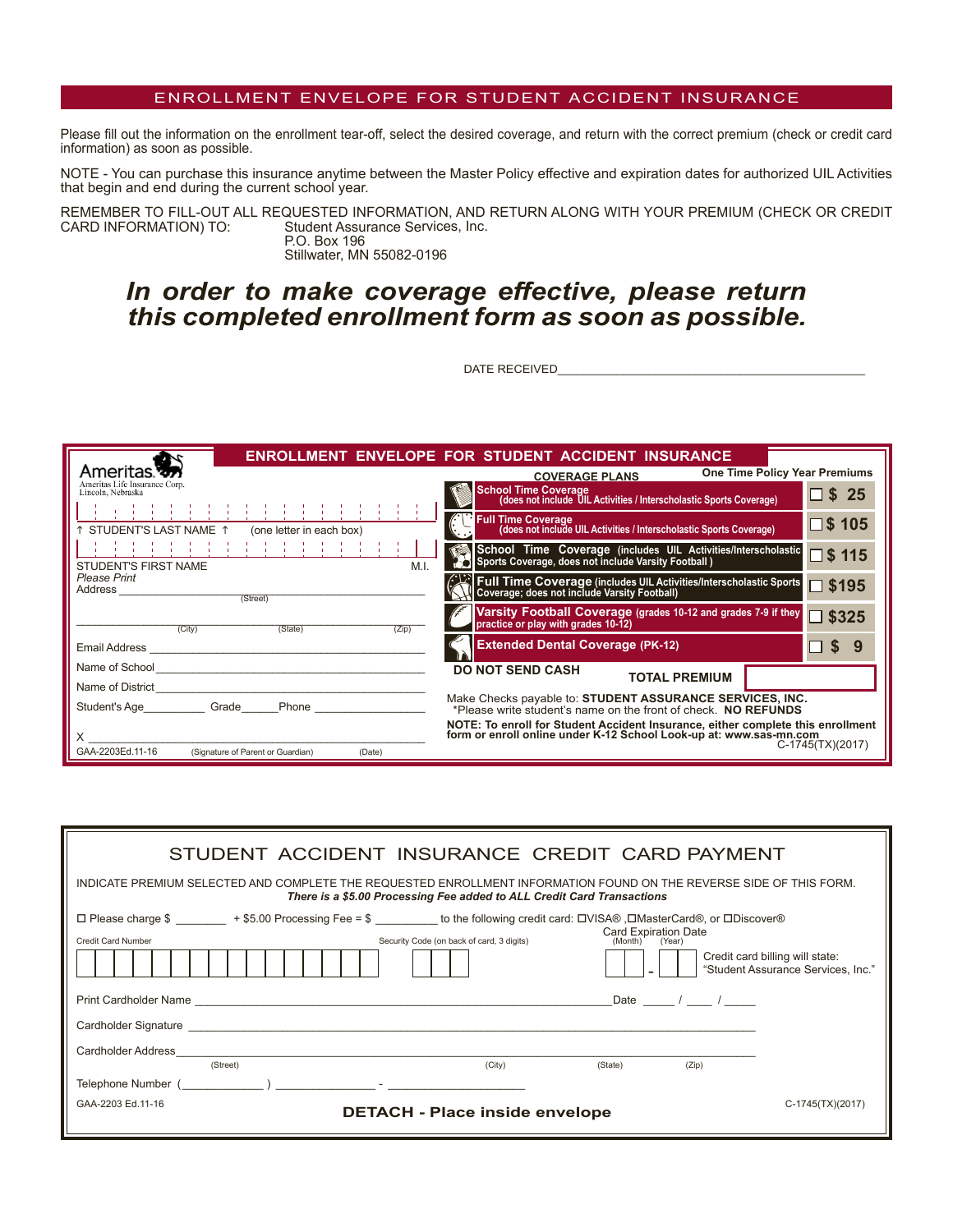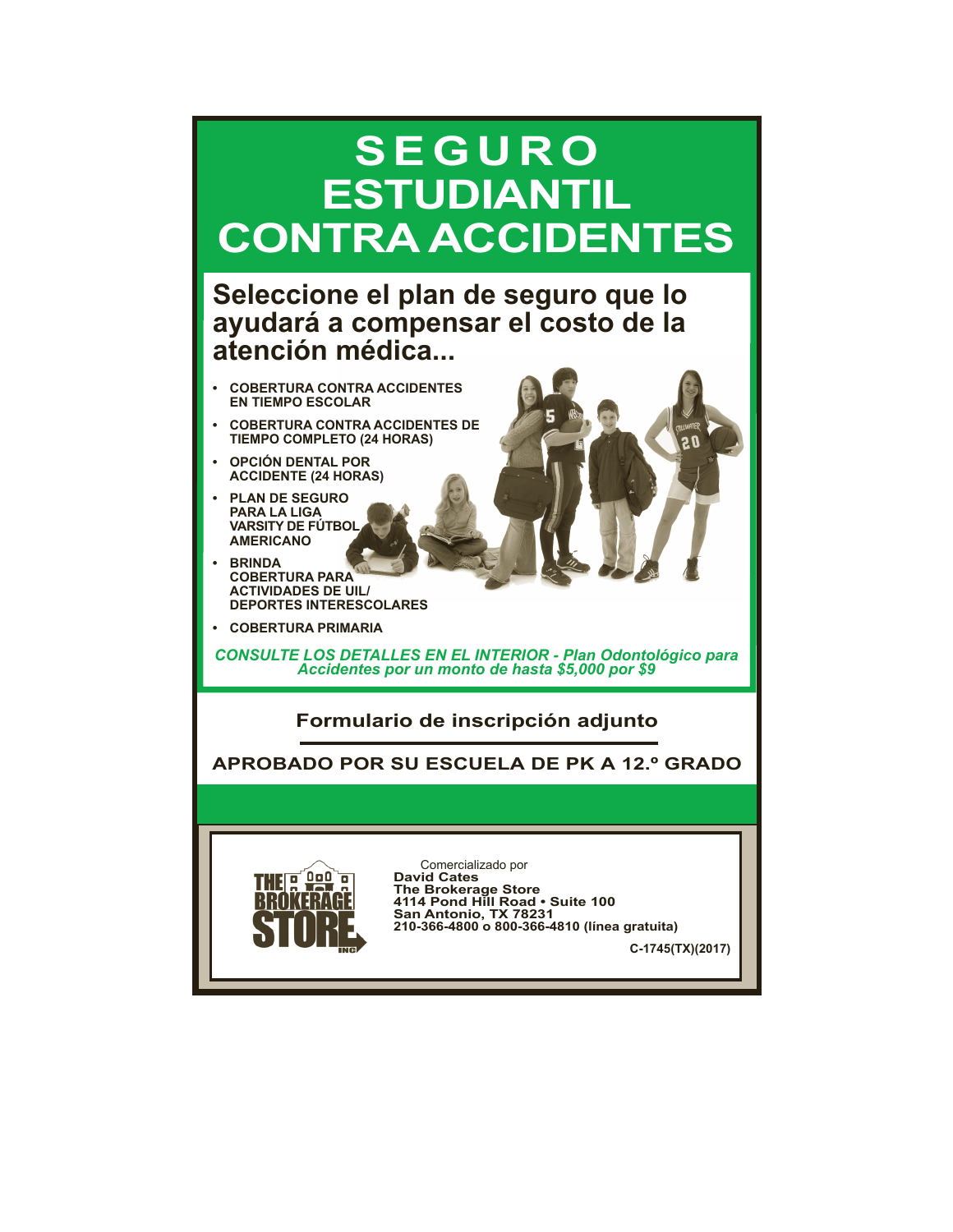# Opciones de primas y cobertura

#### **FORMULARIOS DE PÓLIZAS GA-2200Ed.11-16 (TX)**

**Primas únicas para el año de la póliza**

**Cobertura de tiempo escolar de PK a 12.º grado (no incluye la Cobertura de las actividades de UIL/Cobertura de deportes interescolares) \$25**

Protege al estudiante durante: a) la asistencia a las sesiones escolares normales, b) la participación en actividades extracurriculares<br>patrocinadas y supervisadas por la escuela o la asistencia a estas, c) los traslados d proporcionados por esta. NO cubre la participación en las actividades de UIL de estudiantes de 7.º grado o superior.



Cubre al estudiante las 24 horas del dia hasta que termine el año de la póliza. Incluye cobertura en el hogar, la escuela, durante los<br>fines de semana y las vacaciones de verano. NO cubre la participación en las actividade

Cobertura de tiempo escolar de PK a 12.º grado (incluye la Cobertura de las<br>actividades de UIL/Cobertura de deportes interescolares, excepto para la liga Varsity de fútbol \$115<br>americano para 10.º a 12.º grado y de 7.º a 9

Junto con la cobertura de tiempo escolar anteriormente mencionada, la Cobertura de las actividades de UIL protege al estudiante durante la práctica o participación en las actividades de UIL patrocinadas y supervisadas por la escuela, incluido el traslado en medios de transporte proporcionados por<br>dicha escuela para estudiantes de 7.º a 12.º grado. NO brinda cobertura cinado y supervisado por el Titular de la Póliza, si la cobertura de fútbol americano no se adquirió durante la temporada regular de fútbol americano.



**Cobertura de tiempo completo de PK a 12.º grado (incluye la Cobertura de las actividades de UIL/Cobertura de deportes interescolares, excepto para la liga Varsity de fútbol**  americano para 10.º a 12.º grado y de 7.º a 9.º grado si practican o juegan con los de 10.º a 12.º grado)

**\$195**

Junto con la cobertura de tiempo completo anteriormente mencionada, la Cobertura de las actividades de UIL protege al estudiante durante la practica o participación en las actividades de UIL patrocinadas y supervisadas por la escuela, incluido el traslado en medios<br>de transporte proporcionados por dicha escuela para estudiantes de 7.º a 12.º grado.



**Cobertura para la liga Varsity de fútbol americano (de 10.º <sup>a</sup> 12.º grado <sup>y</sup> de 7.º a 9.º grado si practican o juegan con los de 10.° a 12.° grado)**

**\$325**

Protege al estudiante durante la practica o participación en futbol americano interescolar patrocinado y supervisado por la escuela,<br>incluido el traslado en medios de transporte proporcionados por esta. Incluye fútbol amer



# **Cobertura dental extendida de PK a 12.º grado \$9**

Brinda hasta \$5,000 en beneficios por cualquier accidente de indole dental. Cubre al estudiante las 24 horas del dia hasta el comienzo<br>del próximo año escolar. El tratamento debe comenzar dentro de los 180 días posteriores

#### **CÓMO INSCRIBIRSE Los beneficios médicos y las exclusiones se aplican a las opciones de cobertura mencionadas anteriormente.**

- 1. Seleccione la cobertura que desea entre las opciones detalladas anteriormente. Complete el sobre de inscripción e incluya su prima (cheque pagadero a: STUDENT ASSURANCE SERVICES, INC. o los datos de su tarjeta de crédito). La prima no puede prorratearse. Escriba el nombre del estudiante en su cheque.
- 2. También puede inscribirse en línea en el sitio web de Student Assurance Services, Inc.: www.sas-mn.com. El formulario en línea está disponible en "School Look-up" en la sección K-12.
- 3. Asegúrese de conservar este folleto y una copia del pago de la prima como comprobante del seguro. No recibirá una póliza ni una tarjeta de identificación. La póliza base es emitida a su escuela.

Envíe su prima (cheque o los datos de la tarjeta de crédito) junto con la información de inscripción solicitada a: Student Assurance Services, Inc., P.O. Box 196, Stillwater, MN 55082

### **FECHAS DE ENTRADA EN VIGENCIA Y DE VENCIMIENTO**

La cobertura entrará en vigencia a partir de la fecha que resulte posterior de las siguientes: la fecha de entrada en vigencia de la póliza base o a las 12:01 a. m. del día posterior a la fecha del matasellos postal en el sobre que incluye el formulario de inscripción y el pago de la prima, aplicado por el Servicio Postal de los EE. UU.; o bien, para las inscripciones en línea, a las 12:01 a. m. después de la fecha en la que el administrador del plan reciba la prima correspondiente, pero no antes del 1 de agosto. Todas las Coberturas vencerán en la fecha de vencimiento de la póliza base, que es en la medianoche del 31 de julio, 12:00 a. m., del año escolar actual.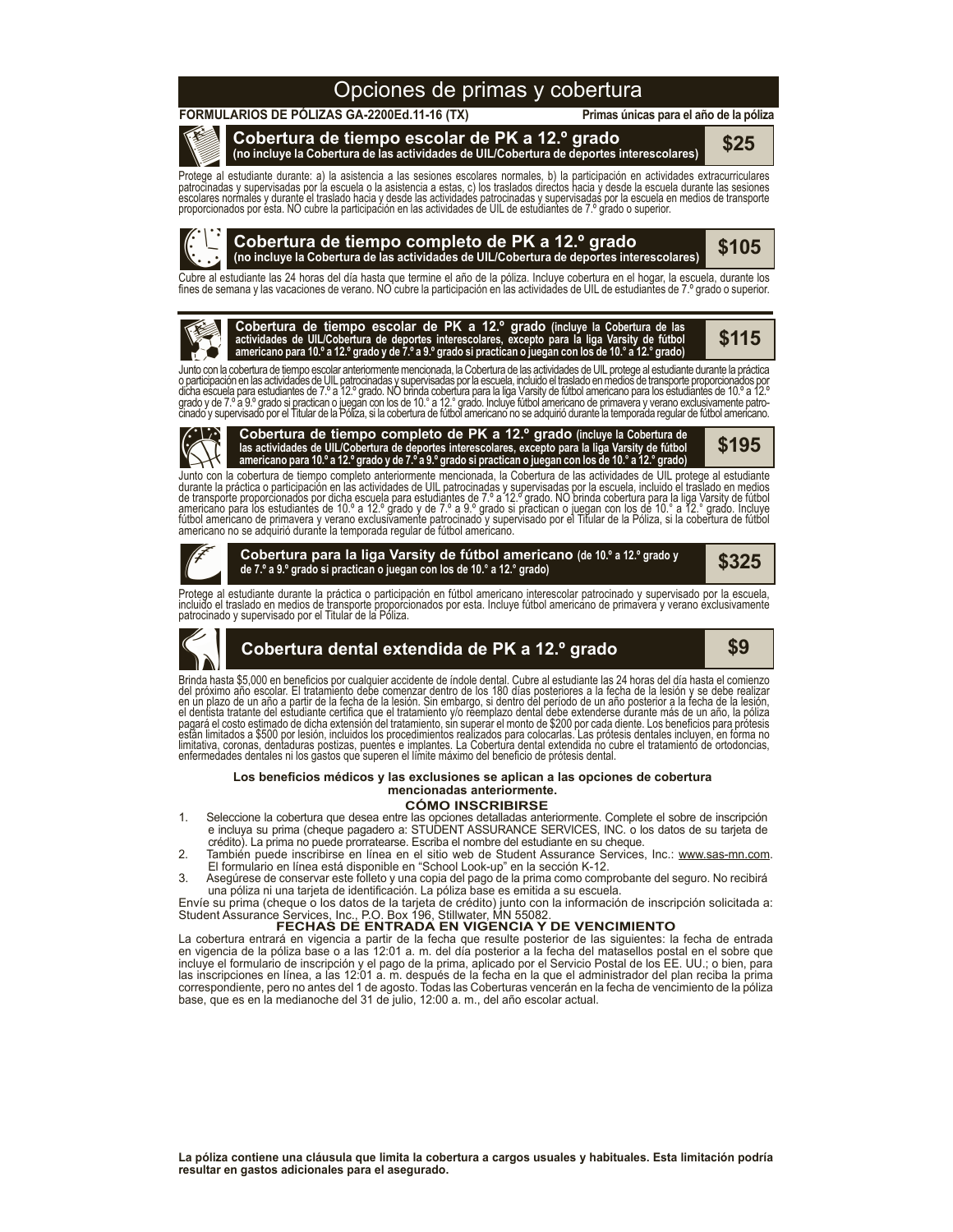**BENEFICIOS MEDICOS (lo que el Plan de Seguro paga)**: cuando una lesión cubierta por esta póliza resulta en el<br>tratamiento practicado por un médico autorizado para ejercer dentro de los 180 días posteriores a la fecha de l a continuación son por lesión.

| А.       | BENEFICIOS PARA PACIENTES HOSPITALIZADOS Todoslosmontosquesedetallanacontinuación                                                                                                                                           |                |
|----------|-----------------------------------------------------------------------------------------------------------------------------------------------------------------------------------------------------------------------------|----------------|
| 1.       |                                                                                                                                                                                                                             | son por lesión |
| 2.       |                                                                                                                                                                                                                             |                |
|          |                                                                                                                                                                                                                             |                |
| 3.       |                                                                                                                                                                                                                             |                |
|          |                                                                                                                                                                                                                             |                |
| 4.       |                                                                                                                                                                                                                             |                |
|          |                                                                                                                                                                                                                             |                |
|          |                                                                                                                                                                                                                             |                |
| 5.       |                                                                                                                                                                                                                             |                |
| 6.       |                                                                                                                                                                                                                             |                |
|          |                                                                                                                                                                                                                             |                |
| 7.       |                                                                                                                                                                                                                             |                |
|          |                                                                                                                                                                                                                             |                |
| В.<br>1. | BENEFICIOS QUIRÚRGICOS PARA PACIENTES AMBULATORIOS                                                                                                                                                                          |                |
|          | Cirugía diurna (cargo del centro), habitación, insumos<br>y todos los demás gastos para cirugía ambulatoria U&C, hasta \$2,000                                                                                              |                |
|          |                                                                                                                                                                                                                             |                |
| C.       | OTROS BENEFICIOS PARA PACIENTES AMBULATORIOS                                                                                                                                                                                |                |
| 1.<br>2. |                                                                                                                                                                                                                             |                |
|          |                                                                                                                                                                                                                             |                |
| 3.       | Diagnóstico por imágenes (tomografías axiales componentes as a por interpretación                                                                                                                                           |                |
|          | computarizadas, resonancias magnéticas                                                                                                                                                                                      |                |
|          |                                                                                                                                                                                                                             |                |
| 4.       |                                                                                                                                                                                                                             |                |
| 5.       | Usitas médicas no quirúrgicas (día de cirugía no pagado)  U&C, hasta \$50 por visita; máximo de 10 visitas                                                                                                                  |                |
| 6.       |                                                                                                                                                                                                                             |                |
|          |                                                                                                                                                                                                                             |                |
|          | adicionales máximo de 10 visitas                                                                                                                                                                                            |                |
| 7.       |                                                                                                                                                                                                                             |                |
| 8        |                                                                                                                                                                                                                             |                |
| 9.       | médico con fines curativos)<br>Wacunas e inyecciones (dentro de un plazo de                                                                                                                                                 |                |
|          |                                                                                                                                                                                                                             |                |
|          |                                                                                                                                                                                                                             |                |
|          |                                                                                                                                                                                                                             |                |
|          |                                                                                                                                                                                                                             |                |
|          |                                                                                                                                                                                                                             |                |
|          |                                                                                                                                                                                                                             |                |
|          |                                                                                                                                                                                                                             |                |
| D.<br>1. | <b>OTROS SERVICIOS MÉDICOS</b>                                                                                                                                                                                              |                |
|          | Tratamiento dental (en lugar de todos los demás<br>beneficios médicos, incluidas las radiografías de                                                                                                                        |                |
|          | dientes sanos y naturales) ao Frantsanas de Michael (n. 1880, hasta \$1,000 por diente Atención médica quirúrgica (como paciente hospitalizado<br>Atención médica quirúrgica (como paciente hospitalizado<br>o ambulatorio) |                |
| 2.       |                                                                                                                                                                                                                             |                |
| 3.       |                                                                                                                                                                                                                             |                |
|          |                                                                                                                                                                                                                             |                |
| 4.       |                                                                                                                                                                                                                             |                |
|          |                                                                                                                                                                                                                             |                |
| Е.       |                                                                                                                                                                                                                             |                |
| F.       | <b>OTROS BENEFICIOS:</b> la insolación y el agotamiento debido al calor tendrán la misma cobertura que<br>cualquier otro accidente.                                                                                         |                |
|          |                                                                                                                                                                                                                             |                |
|          | <b>G. MUERTE Y DESMEMBRAMIENTO ACCIDENTALES</b><br>Los beneficios mencionados a continuación serían nagaderos cuando la lesión cubierta por esta póliza resulte en muerte o                                                 |                |

Los beneficios mencionados a continuación serían pagaderos cuando la lesión cubierta por esta póliza resulte en muerte o desmembramiento accidentales dentro de los 180 días posteriores a la fecha del accidente. Pérdida de la vida..............................\$2,000 Pérdida de dos miembros................................\$10,000 Pérdida de un miembro...

### **EXCLUSIONES (lo que el Plan NO paga)**

1. Ninguna dolencia, enfermedad, infección (salvo las causadas por una herida o lesión abierta), lo que incluye, de forma no limitativa, el agravamiento de un trastorno congénito, ampollas, dolores de cabeza, hernias de cualquier clase, dolencia mental o física, enfermedad de Osgood-Schlatter, osteocondritis, osteocondritis disecante, osteomielitis, espondilólisis, deslizamiento de la epífisis capital femoral y ortodoncias.

2. Lesiones para las cuales corresponden los beneficios pagaderos según las leyes de Compensación Laboral o Responsabilidad del Empleador.

3. Toda lesión que involucre un vehículo motorizado de dos o tres ruedas, moto de nieve o cualquier vehículo motorizado o impulsado por motor que no esté diseñado principalmente para su uso en las calles y carreteras públicas, a menos que el asegurado participe en una actividad que patrocine el Titular de la Póliza.

- 4. Reemplazo de lentes de contacto, audífonos o las prescripciones o exámenes que correspondan a estos.
- 5. La participación, la práctica o el juego en las actividades de UIL que incluyan viajes hacia o desde el lugar de dicha actividad, práctica o juego, para estudiantes del 7.º grado o superior, a menos que se pague dicha prima.

ESTA POLIZA NO TIENE EL OBJETIVO DE PROPORCIONAR BENEFICIOS PARA UN PROBLEMA MEDICO EXISTENTE.<br>No se cubrirá una nueva lesión si el asegurado ha recibido tratamiento dentro de un período de 180 días antes de la fecha de<br>en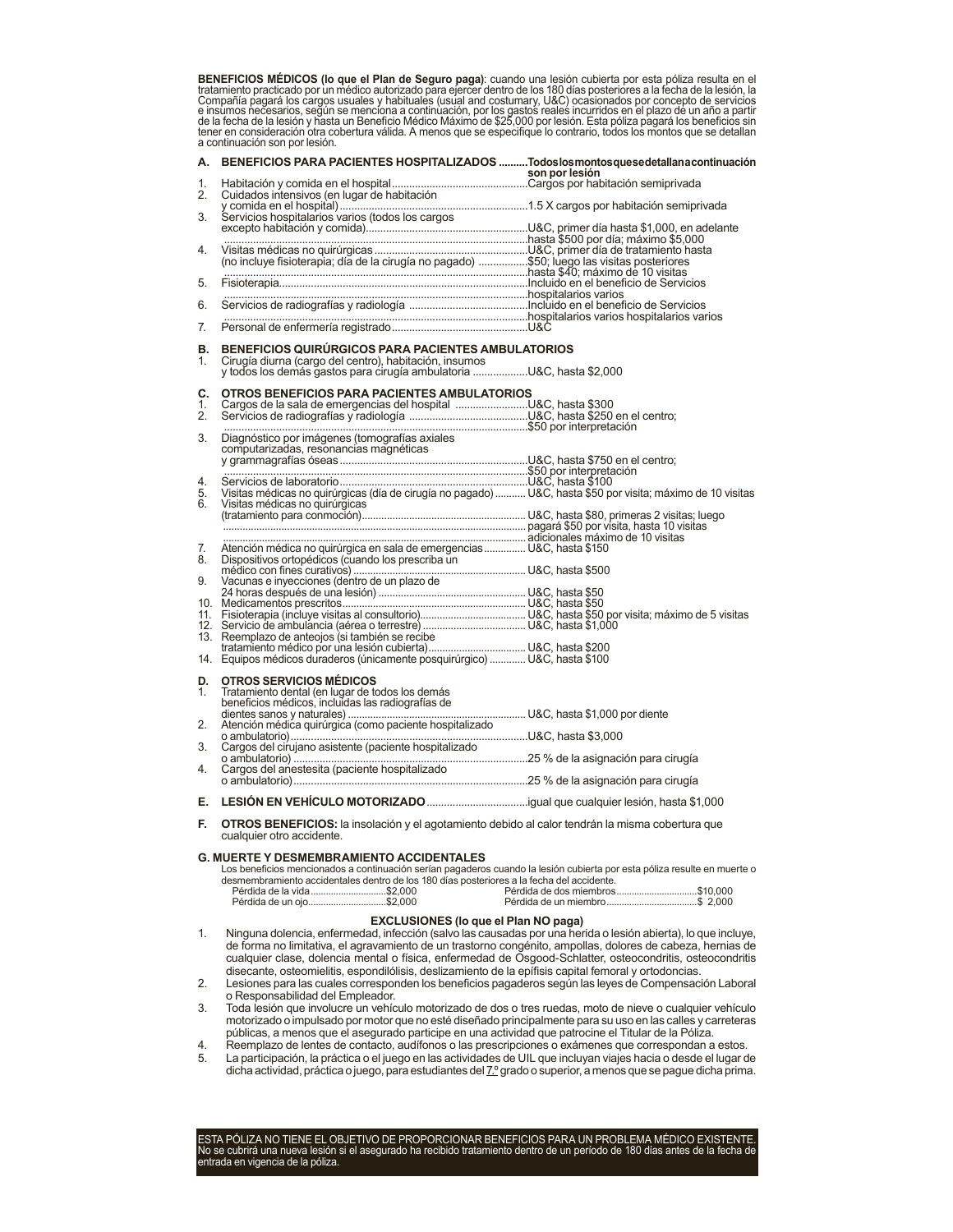#### **¿POR QUÉ MI ESTUDIANTE DEBE ESTAR CUBIERTO POR ESTE SEGURO?**

Como un servicio para sus estudiantes, su escuela ofrece la oportunidad de inscribirse en un plan de seguro estudiantil contra accidentes administrado por Student Assurance Services, Inc. La participación en este plan es voluntaria. Este folleto describe varias opciones de cobertura y primas. Analice todo el folleto antes de tomar la decisión de adquirir este seguro o comuníquese directamente con nosotros para hacernos preguntas.

#### **¿POR QUÉ LA ESCUELA PARTICIPA EN ESTA OFERTA?**

Los estudiantes son especialmente susceptibles a las lesiones accidentales. Este plan ayudará a brindar cobertura para los gastos que no están cubiertos por su cobertura familiar médica o dental.

### **¿QUÉ CLASE DE SEGURO ES ESTE?**

Este es un seguro contra lesiones corporales accidentales que se produzcan durante el plazo de vigencia de la cobertura. Las enfermedades como infecciones en los oídos o dolores de garganta no están cubiertas.

### **¿QUIÉN DEBERÍA CONSIDERAR LA CONTRATACIÓN DE ESTE SEGURO?**

- 1. Todas las familias que no cuentan con otra cobertura de salud.
	- Familias que cuentan con otra cobertura médica o dental que tiene deducibles o copagos. Puede beneficiarse porque nuestra póliza no incluye deducibles ni copagos.

### **CÓMO PRESENTAR UNA RECLAMACIÓN**

- 1. Informe lesiones relacionadas con la escuela inmediatamente a la oficina escolar.<br>2. Obtenga un formulario de reclamación en la escuela.<br>3. Siga TODAS las instrucciones del formulario de reclamación, adjunte las factura
- 
- 3. Siga TODAS las instrucciones del formulario de reclamación, adjunte las facturas detalladas del estudiante y envíe todo a: **STUDENT ASSURANCE SERVICES, INC.**

# **P.O. BOX 196 • STILLWATER, MN 55082-0196**

4. Las preguntas referentes a las reclamaciones se responderán de inmediato llamando al (800) 328-2739 o al (651) 439-7098. El personal de reclamaciones está disponible de 8:00 a. m. a 4:30 p. m. hora del centro, de lunes a viernes.

NOTA: El estudiante debe haber sido tratado por un médico autorizado para ejercer dentro de los 180 días posteriores a la fecha de la lesión. La evidencia de la reclamación debe enviarse dentro de los 90 días posteriores a la fecha del accidente o dentro de un período razonable después de este, el cual no deberá exceder de un año. Las facturas pormenorizadas deben enviarse dentro de los 90 días posteriores a la fecha del tratamiento o dentro de un período razonable después de este, el cual no deberá exceder de un año. Somos responsables únicamente por los gastos incurridos dentro de un año.

Aquí se ofrece una breve descripción de algunas de las características importantes de la póliza de seguro. No es la póliza de seguro en sí ni la representa. La explicación completa de los beneficios, las excepciones y las limitaciones se incluyen en el Formulario de la Póliza de Seguro Grupal por Accidente GA-2200Ed.11-16 (y todas las especificaciones por estado) y los adjuntos que correspondan. Esta póliza es un seguro de accidentes a plazo y no es renovable. Es posible que este producto no se encuentre disponible en todos los estados y esté sujeto a regulaciones específicas de cada estado. La póliza base es emitida a su distrito escolar/escuela. Es posible obtener una copia del Aviso de privacidad en el sitio web **www. sas-mn.com**.

This provides a very brief description of some of the important features of the insurance policy. It is not the insurance policy and does not represent it. A full explanation of benefits, exceptions and limitations is contained in the Group Accident Insurance Policy Form GA-2200 Ed.11-16(and any state specific). This policy is considered term accident insurance and is non-renewable. This product may not be available in all states and is subject to individual state regulations. The Master Policy is issued to the School District/School. A copy of the Privacy Notice may be obtained on the website **www.sas-mn.com**.

# **¿TIENE PREGUNTAS? LLÁMENOS DE MANERA GRATUITA AL (800) 366-4810 O AL (210) 366-4800**